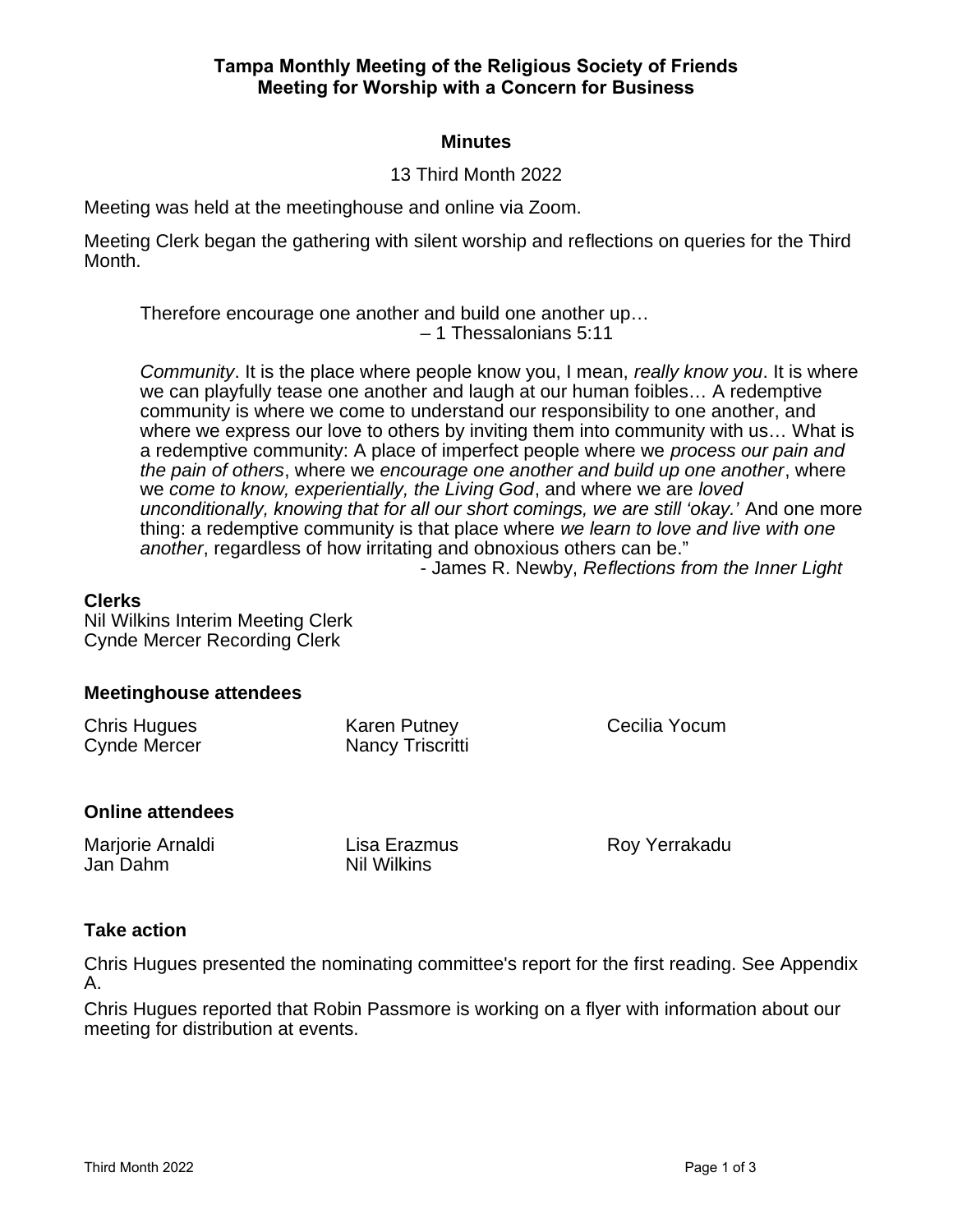## **Tampa Monthly Meeting of the Religious Society of Friends Meeting for Worship with a Concern for Business**

## **Events**

See TampaFriends.org/events for dates and details.

| 20 March    | Potluck                   |
|-------------|---------------------------|
| 27 March    | Adult First Day Program   |
| 2 April     | Jazz Soup Concert at 4 pm |
| 13-17 April | 2022 SEYM Gathering       |
| TBD - May   | CommUNITY picnic          |

## **Reports and minutes**

Karen presented an update on our FCNL priorities threshing session. Seven priorities have been submitted for the 2022-2023 session.

Chris Hugues reported that he will meet again with Pyramid about painting a mural on the low wall out front. The banners have been mounted on the front fence. Exterior painting of the fellowship building will begin soon. Another work day needs to be scheduled for cold weather cleanup of landscaping.

Chris Hugues presented the Treasurer's report. Monthly donations are up this month and our year-to-date variance is once again positive. Friends accept the Treasurer's report.

Minutes of 13 Second Month were approved as submitted.

Minutes of 20 Second Month were approved as submitted.

Karen Putney reminded Friends that financial aid is available to offset the cost of attending SEYM Gathering. Contact Nancy Triscritti to apply.

Closing worship